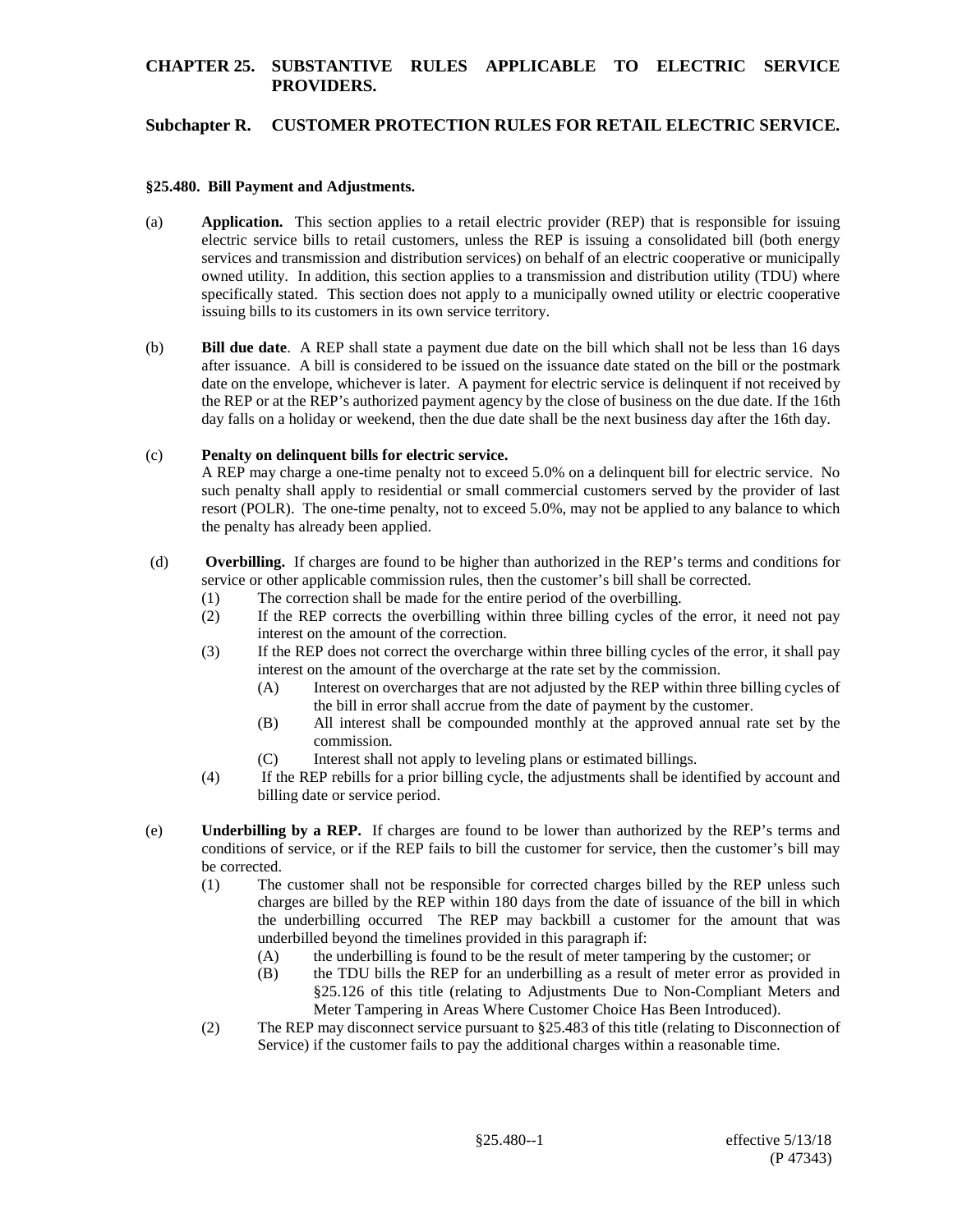# **Subchapter R. CUSTOMER PROTECTION RULES FOR RETAIL ELECTRIC SERVICE.**

- (3) If the underbilling is \$50 or more, the REP shall offer the customer a deferred payment plan option for the same length of time as that of the underbilling. A deferred payment plan need not be offered to a customer when the underpayment is due to theft of service.
- (4) The REP shall not charge interest on underbilled amounts unless such amounts are found to be the result of theft of service (meter tampering, bypass, or diversion) by the customer. Interest on underbilled amounts shall be compounded monthly at the annual rate, as set by the commission. Interest shall accrue from the day the customer is found to have first stolen the service.
- (5) If the REP adjusts the bills for a prior billing cycle, the adjustments shall be identified by account and billing date or service period.
- (f) **Disputed bills.** If there is a dispute between a customer and a REP about the REP's bill for any service billed on the retail electric bill, the REP shall promptly investigate and report the results to the customer. The REP shall inform the customer of the complaint procedures of the commission pursuant to §25.485 of this title (relating to Customer Access and Complaint Handling).

## (g) **Alternate payment programs or payment assistance.**

(1) **Notice required.** When a customer contacts a REP and indicates inability to pay a bill or a need for assistance with the bill payment, the REP shall inform the customer of all applicable payment options and payment assistance programs that are offered by or available from the REP, such as bill payment assistance, deferred payment plans, disconnection moratoriums for the ill, or low-income energy assistance programs, and of the eligibility requirements and procedure for applying for each.

## (2) **Bill payment assistance programs.**

- (A) All REPs shall implement a bill payment assistance program for residential electric customers. At a minimum, such a program shall solicit voluntary donations from customers through the retail electric bills.
- (B) A REP shall obtain a commitment from an assistance agency selected to disburse bill payment assistance funds that the agency will not discriminate in the distribution of such funds to customers based on the customer's race, creed, color, national origin, ancestry, sex, marital status, lawful source of income, disability, familial status, location of customer in an economically distressed geographic area, or qualification for low-income affordability or energy efficiency services.
- (3) A REP shall provide, in a project established by the commission, information about its voluntary bill payment assistance program for burned veterans. This information shall include the REP's name, the REP's certification number, and a toll free telephone number and website address where customers can obtain additional information. The commission will publish such information on the commission website.
- (h) **Level and average payment plans.** A REP shall make a level or average payment plan available to its customers consistent with this subsection. A customer receiving service from a provider of last resort (POLR) may be required to select a competitive product offered by the POLR REP to receive the level or average payment plan.
	- (1) A REP shall make a level or average payment plan available to a customer who is not currently delinquent in payment to the REP. A customer is delinquent in payment in the following circumstances:
		- (A) A customer whose normal billing arrangement provides for payment after the rendition of service is delinquent if the date specified for payment of a bill has passed and the customer has not paid the full amount due.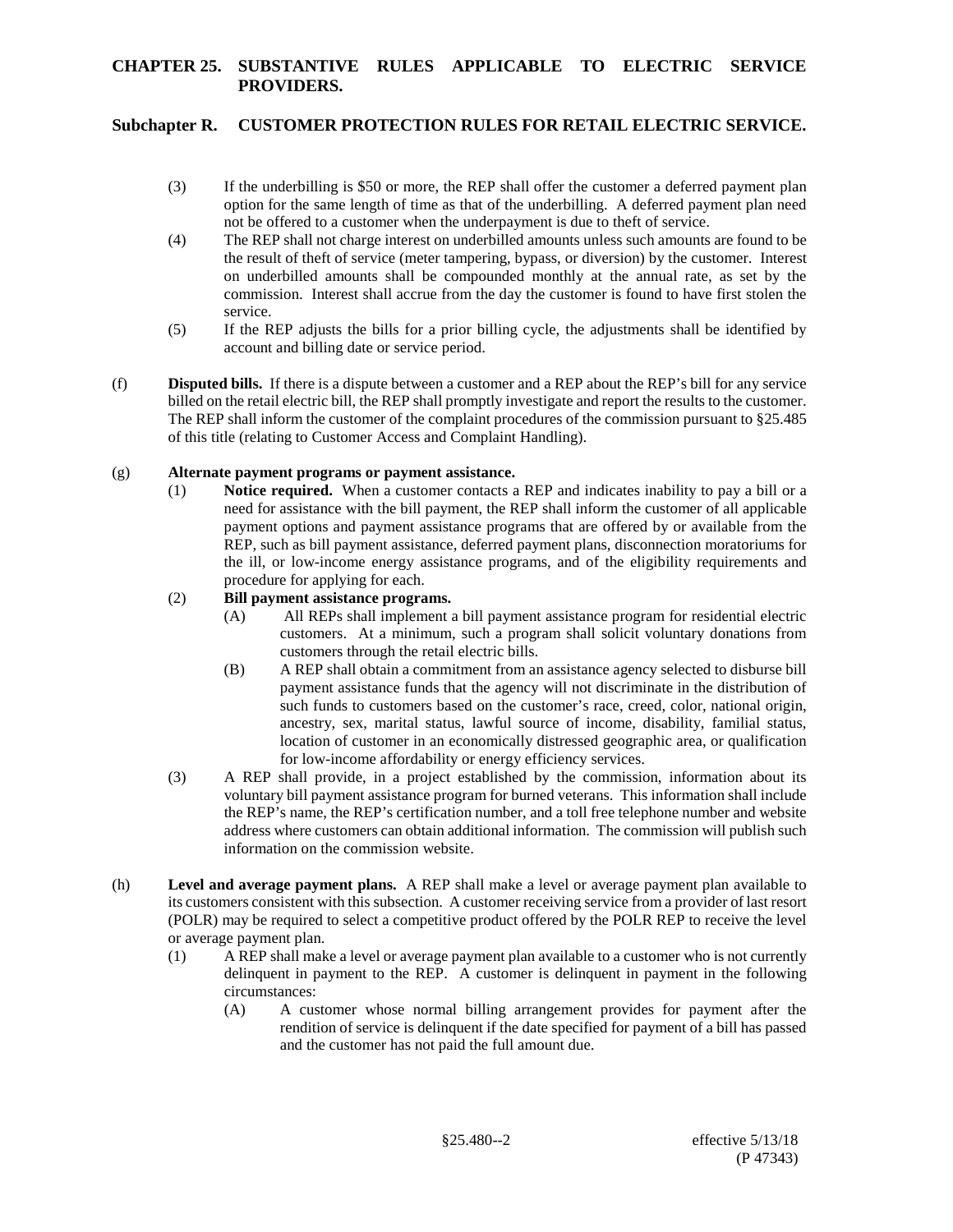## **Subchapter R. CUSTOMER PROTECTION RULES FOR RETAIL ELECTRIC SERVICE.**

- (B) A customer whose normal billing arrangement provides for payment before the rendition of service is delinquent if the customer has a negative balance on the account for electric service.
- (2) A REP shall reconcile any over- or under-payment consistent with the applicable terms of service, which shall provide for reconciliation at least every twelve months. For a customer with an average payment plan, a REP may recalculate the average consumption or average bill and adjust the customer's required minimum payment as frequently as every billing period. A REP may collect under-payments associated with a level payment plan from a customer over a period no less than the reconciliation period or upon termination of service to the customer. A REP shall credit or refund any over-payments associated with a level payment plan to the customer at each reconciliation and upon termination of service to the customer. A REP may initiate its normal collection activity if a customer fails to make a timely payment according to such a level or average payment plan. All details concerning a level or average payment program shall be disclosed in the customer's terms of service document.
- (3) If the customer is delinquent in payment when the level or average payment plan is established, the REP may require the customer to pay no greater than 50% of the delinquent amount due. The REP may require the remaining delinquent amount to be paid by the customer in equal installments over at least five billing cycles unless the customer agrees to fewer installments or may include the remaining delinquent amount in the calculation of the level or average payment amount. If the REP requires installment payments, the REP shall provide the customer a copy of the deferred payment plan in writing as described in subsection  $(j)(5)$  of this section.
- (4) If the amount of the deferred balance does not appear on each bill the customer receives, the REP shall inform the customer that the customer may call the REP at any time to determine the amount that must be paid to be removed from the level or average payment plan.
- (5) If the customer is delinquent in payment when the level or average payment plan is established, the REP may apply a switch-hold at that time.
- (6) Before the REP applies a switch-hold to a customer on a level or average payment plan, the REP shall provide orally or in writing a clear explanation of the switch-hold process to the customer, prior to the customer's agreement to the plan. The explanation shall inform the customer as follows: "If you enter into this plan concerning your past due amount, we will put a switch-hold on your account. A switch-hold means that you will not be able to buy electricity from other companies until you pay the total deferred balance. If we put a switch-hold on your account, it will be removed after your deferred balance is paid and processed. While a switchhold applies, if you are disconnected for not paying, you will need to pay {us or company name}, to get your electricity turned back on."
- (7) If the customer is not delinquent in payment when the level or average payment plan is established, a switch-hold shall not be applied unless the plan is established pursuant to subsection  $(i)(2)(B)(ii)$  of this section.
- (8) The REP, through a standard market process, shall submit a request to remove the switch-hold, pursuant to subsection (m) of this section, when the customer satisfies either subparagraph (A) or (B) of this paragraph, whichever occurs earlier. On the date the REP submits the request to remove the switch-hold, the REP shall notify or send notice to the customer that the customer has satisfied the obligation to pay any deferred balance owed and the removal of the switchhold is being processed.
	- (A) The customer's deferred balance, including any deferred delinquent amount described in paragraph (4) of this subsection, is either zero or in an over-payment status.
	- (B) The customer satisfies the terms of any deferred delinquent amount described in paragraph (4) of this subsection and has paid bills for 12 consecutive billings without having been disconnected and without having more than one late payment.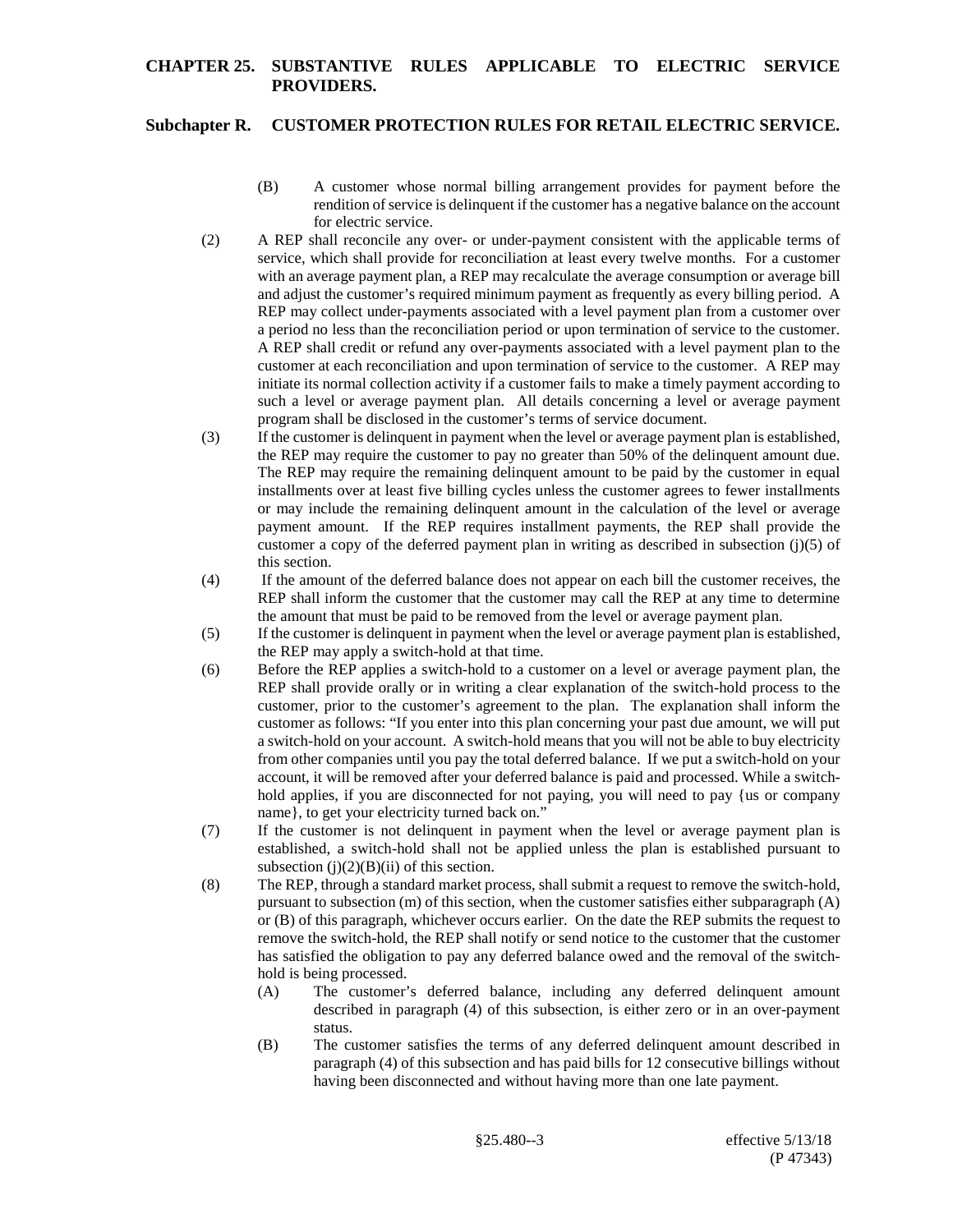## **Subchapter R. CUSTOMER PROTECTION RULES FOR RETAIL ELECTRIC SERVICE.**

(i) **Payment arrangements.** A payment arrangement is any agreement between the REP and a customer that allows a customer to pay the outstanding bill after its due date, but before the due date of the next bill. If the REP issues a disconnection notice before a payment arrangement was made, that disconnection should be suspended until after the due date for the payment arrangement. If a customer does not fulfill the terms of the payment arrangement, service may be disconnected after the later of the due date for the payment arrangement or the disconnection date indicated in the notice, without issuing an additional disconnection notice.

#### (j) **Deferred payment plans and other alternate payment arrangements.**

- (1) A deferred payment plan is an agreement between the REP and a customer that allows a customer to pay an outstanding balance in installments that extend beyond the due date of the current bill. A deferred payment plan may be established in person, by telephone, or online, but all deferred payment plans shall be confirmed in writing by the REP in accordance with paragraph (5) of this subsection. Before the REP applies a switch-hold to a customer on a deferred payment plan, the REP shall provide a clear explanation of the switch-hold process to the customer. The explanation shall inform the customer as follows: "If you enter into this plan concerning your past due amount, we will put a switch-hold on your account. A switchhold means that you will not be able to buy electricity from other companies until you pay the total deferred balance. If we put a switch-hold on your account, it will be removed after your deferred balance is paid and processed. While a switch-hold applies, if you are disconnected for not paying, you will need to pay {us or company name}, to get your electricity turned back on."
	- (A) A REP shall offer a deferred payment plan to customers, upon request, for bills that become due during an extreme weather emergency, pursuant to §25.483(j) of this title.
	- (B) As directed by the commission, during a state of disaster declared by the governor pursuant to Texas Government Code §418.014, a REP shall offer a deferred payment plan to customers, upon request, in the area covered by the declaration.
	- (C) A REP shall offer a deferred payment plan to a customer who has been underbilled, pursuant to subsection (e) of this section.
- (2) A REP shall make a payment plan available, upon request, to a residential customer that meets the requirements of subparagraph (A) of this paragraph for a bill that becomes due in July, August, or September. A REP shall make a payment plan available, upon request, to a residential customer that meets the requirements of subparagraph (A) of this paragraph for a bill that becomes due in January or February if in the prior month a TDU notified the commission pursuant to §25.483(j) of this title of an extreme weather emergency for the residential customer's county in the TDU service area for at least five consecutive days during the month. A REP is not required to offer a payment plan to a customer pursuant to this paragraph if the customer is on an existing deferred, level, or average payment plan.
	- (A) The following residential customers are eligible for a payment plan under this paragraph:
		- (i) customers designated as Critical Care Residential Customers or Chronic Condition Residential Customers under §25.497 of this title (relating to Critical Load Industrial Customers, Critical Load Public Safety Customers, Critical Care Residential Customers, and Chronic Condition Residential Customers); or
		- (ii) customers who have expressed an inability to pay unless the customer: (I) has been disconnected during the preceding 12 months;
			- (II) has submitted more than two payments during the preceding 12
				- months that were found to have insufficient funds available; or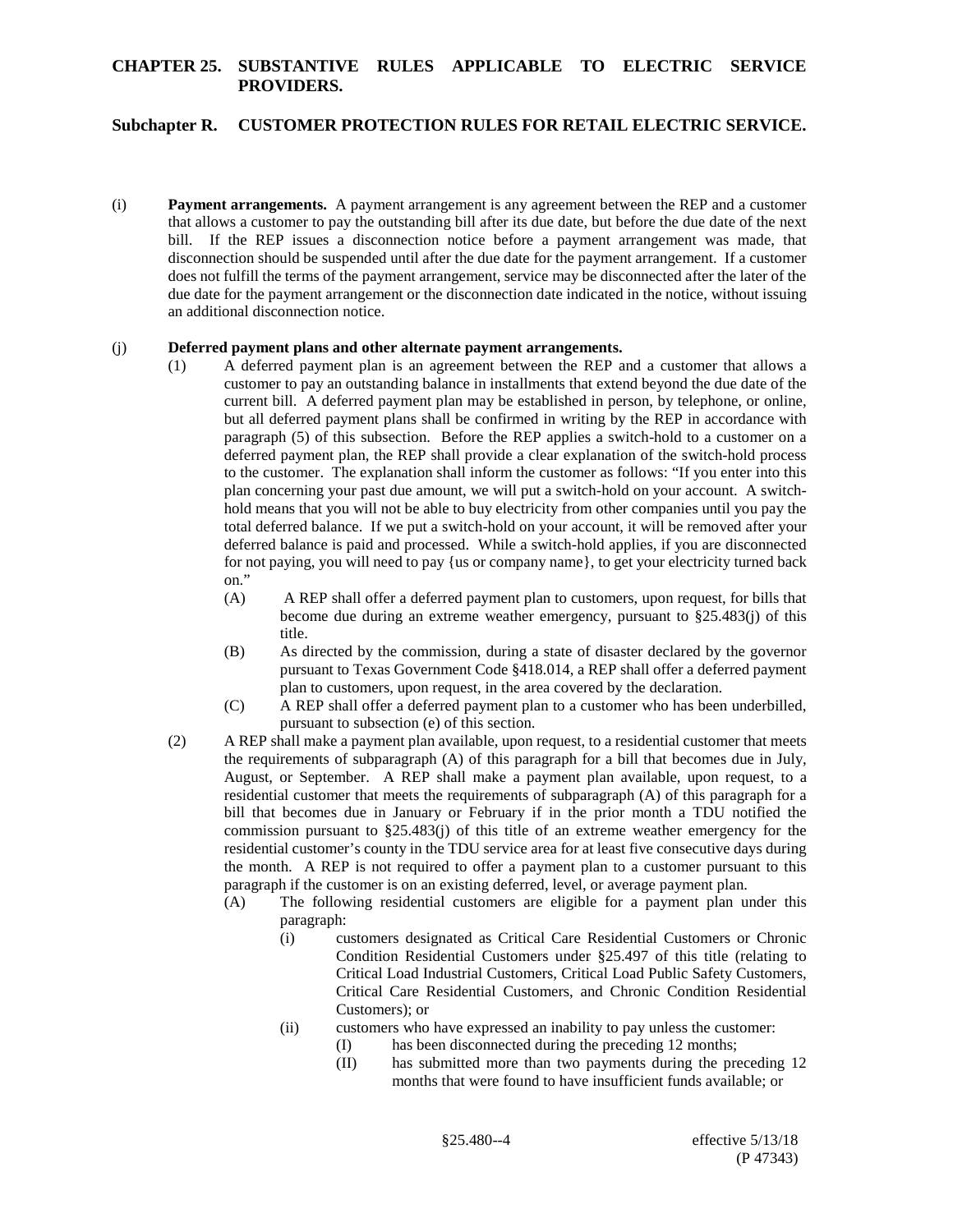## **Subchapter R. CUSTOMER PROTECTION RULES FOR RETAIL ELECTRIC SERVICE.**

- (III) has received service from the REP for less than three months, and the customer lacks:
	- (-a-) sufficient credit; or
	- (-b-) a satisfactory history of payment for electric service from a previous REP or utility.
- (B) The REP shall make available, at the customer's option, the plans described in clauses (i) and (ii) of this subparagraph.
	- (i) A deferred payment plan with the initial payment amount no greater than 50% of the amount due. The deferred amount shall be paid by the customer in equal installments over at least five billing cycles unless the customer agrees to fewer installments.
	- (ii) A level or average payment plan instead of requiring the balance due to be paid. The level or average payment plan shall be offered subject to the requirements of subsection (h) of this section.
- (C) The REP shall not seek an additional deposit as a result of a customer's entering into a deferred payment plan under this paragraph.
- (3) A REP shall not refuse customer participation in a deferred payment plan on any basis set forth in §25.471(c) of this title (relating to General Provisions of Customer Protection Rules).
- (4) A REP may voluntarily offer a deferred payment plan to customers who have expressed an inability to pay.
- (5) A copy of the deferred payment plan shall be provided to the customer and:
	- (A) shall include a statement, in a clear and conspicuous type, that states "If you are not satisfied with this agreement, or if the agreement was made by telephone and you feel this does not reflect your understanding of that agreement, contact (insert name and contact number of REP).";
	- (B) if a switch-hold will apply, shall include a statement, in a clear and conspicuous type, that states "By entering into this agreement, you understand that {company name} will put a switch-hold on your account. A switch-hold means that you will not be able to buy electricity from other companies until you pay this past due amount. The switch-hold will be removed after your final payment on this past due amount is processed. While a switch-hold applies, if you are disconnected for not paying, you will need to pay {us or company name}, to get your electricity turned back on.";
	- (C) where the customer and the REP's representative or agent meets in person, the representative shall read the statements in subparagraph (A) and, if applicable, subparagraph (B) of this paragraph to the customer;
	- (D) may include the one-time penalty in accordance with subsection (c) of this section but shall not include a finance charge;
	- (E) shall state the length of time covered by the plan;
	- (F) shall state the total amount to be paid under the plan;
	- (G) shall state the specific amount of each installment;
	- (H) shall state whether the amount of the deferred balance will appear on each bill the customer receives and that the customer may call the REP at any time to determine the amount that must be paid to satisfy the terms of the deferred payment plan; and
	- (I) shall state whether there may be a disconnection of service if the customer does not fulfill the terms of the deferred payment plan, and shall state the terms for disconnection.
- (6) A REP may pursue disconnection of service if a customer does not meet the terms of a deferred payment plan. However, service shall not be disconnected until appropriate notice has been issued, pursuant to §25.483 of this title, notifying the customer that the customer has not met the terms of the plan. The requirements of paragraph (2) of this subsection shall not apply with respect to a customer who has defaulted on a deferred payment plan.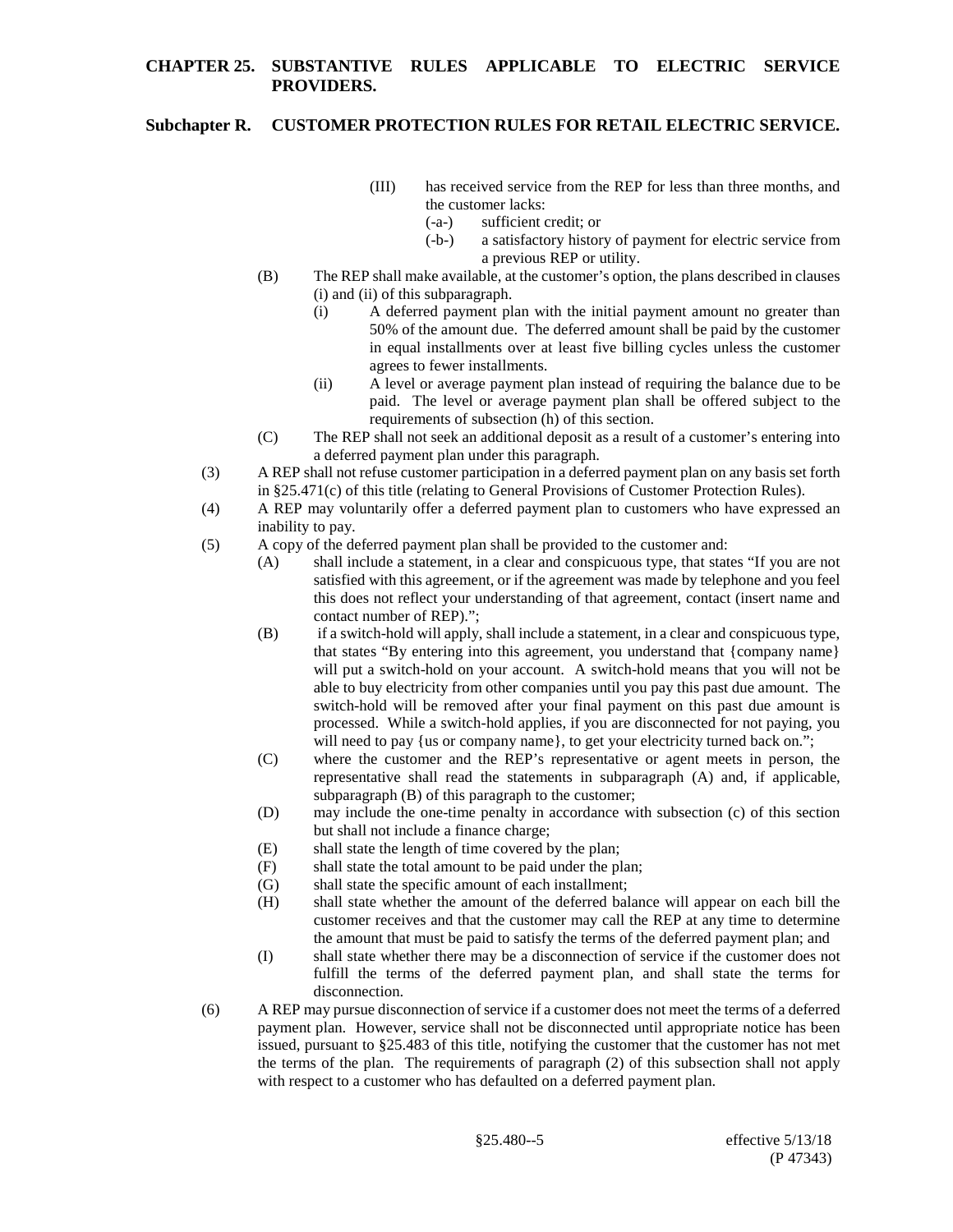# **Subchapter R. CUSTOMER PROTECTION RULES FOR RETAIL ELECTRIC SERVICE.**

- (7) A REP may apply a switch-hold while the customer is on a deferred payment plan.
- (8) The REP, through a standard market process, shall submit a request to remove the switch-hold, pursuant to subsection (m) of this section, after the customer's payment of the deferred balance owed to the REP. On the day the REP submits the request to remove the switch-hold, the REP shall notify or send notice to the customer that the customer has satisfied the obligation to pay any deferred balance owed and the removal of the switch-hold is being processed.
- (k) **Allocation of partial payments.** A REP shall allocate a partial payment by the customer first to the oldest balance due for electric service, followed by the current amount due for electric service. When there is no longer a balance for electric service, payment may be applied to non-electric services billed by the REP. Electric service shall not be disconnected for non-payment of non-electric services.

### (l) **Switch-hold.**

- (1) A REP may request that the TDU place a switch-hold on an ESI ID to the extent allowed by subsection (h) or (j) of this section, which shall prevent a switch transaction from being completed for the ESI ID and shall prevent a move-in transaction from being completed pending documentation that the applicant for electric service is a new occupant not associated with the customer for which the switch-hold was imposed. If the REP exercises its right to disconnect service for non-payment pursuant to §25.483 of this title, the switch-hold shall continue to remain in place. The TDU shall create and maintain a secure list of ESI IDs with switch-holds that REPs may access. The list shall not include any customer information other than the ESI ID and date the switch-hold was placed. The list shall be updated daily, and made available through a secure means by the TDU. The TDU may provide this list in a secure format through the web portal developed as part of its AMS deployment.
	- (A) The REP via a standard market process may request a switch-hold.
	- (B) The REP shall submit a request to remove the switch-hold as required by subsections  $(h)(9)$  and  $(i)(8)$  of this section.
	- (C) When the REP of record issues a move-out request for the flagged ESI ID, the REP of record's relationship with the ESI ID is terminated and the switch-hold shall be removed.
	- (D) At the time of a mass transition, the TDU shall remove the switch-hold flag for any ESI ID that is transitioned to a provider of last resort (POLR) provider.
	- (E) When the applicant for electric service is shown to be a new occupant not associated with the customer for which the switch-hold was imposed using the switch-hold process described in §25.126 of this title, the switch-hold flag shall be removed.
	- (F) For a move-in transaction indicating that the ESI ID is subject to a continuous service agreement, the TDU shall remove any switch-hold on that ESI ID and complete the move-in.
- (2) In the first TX SET release after January 1, 2011, market transactions shall be developed that support the following requirements.
	- (A) REPs may request a switch-hold as allowed by subsection (h) or (j) of this section.
	- (B) TDUs shall provide indication of which ESI IDs have switch-holds so that during a move-in enrollment a REP can identify whether a switch-hold applies and that specific documentation must be submitted to have the switch-hold removed.
	- (C) A move-in subject to a switch-hold can be submitted for processing when the customer initially requests the move-in and such transaction will be held in the system for final processing depending on the approval or rejection of the move-in documentation. The TDU shall notify the submitting REP that there is a switch-hold on the ESI ID.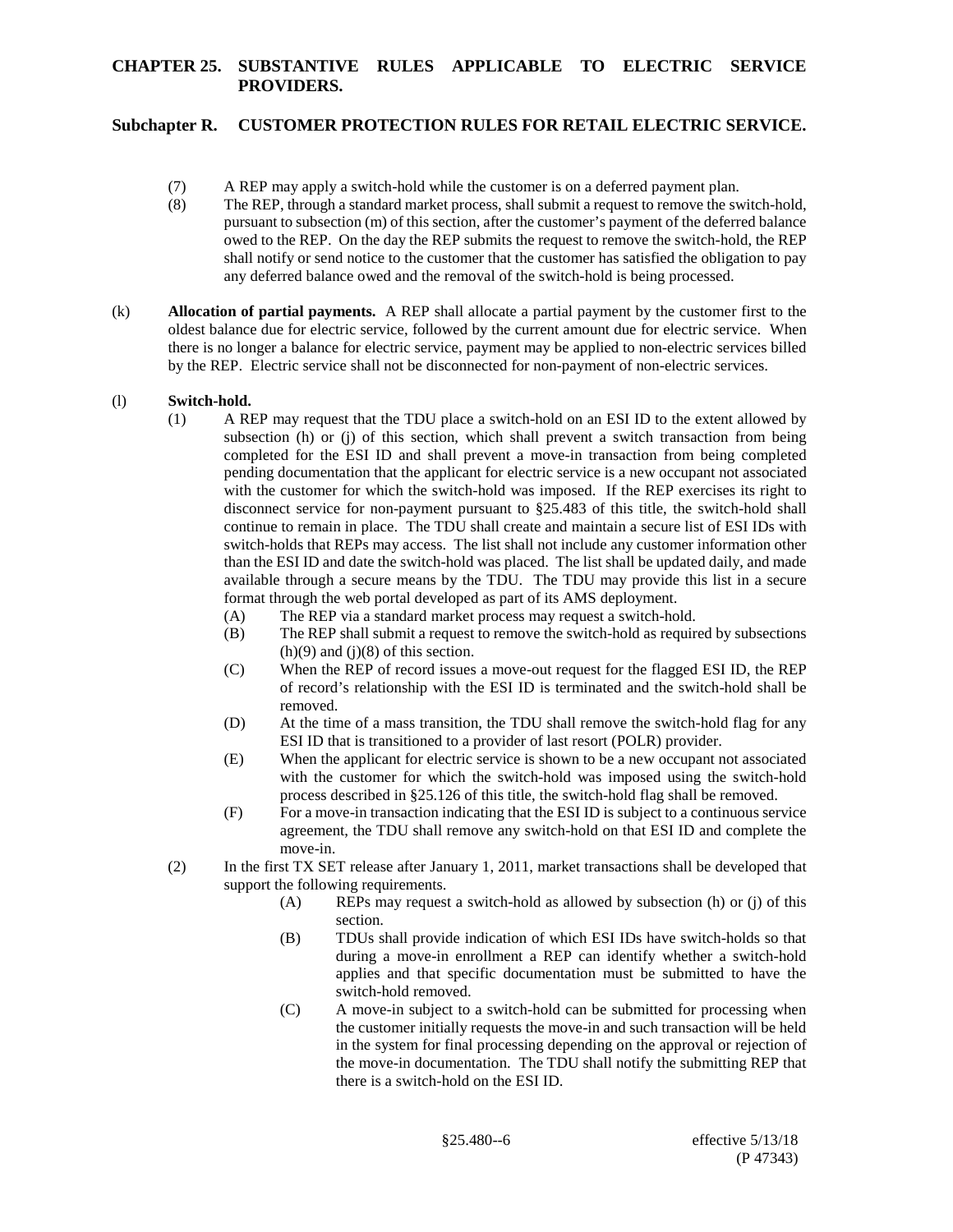# **Subchapter R. CUSTOMER PROTECTION RULES FOR RETAIL ELECTRIC SERVICE.**

- (3) The requirements of §25.475 of this title (relating to General Retail Electric Provider Requirements and Information Disclosures to Residential and Small Commercial Customers) shall continue to apply while a customer is subject to a switch-hold. The notice required by  $§25.475(e)$  of this title shall include a statement reminding the customer that if a switch-hold is in effect, the balance deferred must be paid in full before the customer will be able to change to a new provider.
- (4) A customer who is subject to a switch-hold shall not be charged any separate fees for a switchhold or any customer service or administrative fees related to the switch-hold.
- (5) A REP shall not discriminate against any customer that is on a switch-hold in the provision of services or pricing of products. A customer on a switch-hold shall be eligible for all services and products generally available to the REPs other customers.
- (6) If a REP applies a switch-hold to a customer account and the customer's contract expires while under the switch-hold, the REP shall provide notice of the contract expiration as required by §25.475 of this title. Unless a customer affirmatively chooses a different product with the REP, a customer whose term product expires while the customer is subject to a switch-hold shall be moved to the lowest priced month-to-month product currently offered by the REP to new applicants, or, if the REP does not offer month-to-month products to new applicants, shall be served on a month-to-month basis at the price equivalent to the lowest price of the shortest term fixed product currently offered by the REP to new applicants. Otherwise, the REP shall request the removal of the switch-hold in compliance with subsection (m) of this section. The offers shall include those made on www.powertochoose.com. If the customer does not affirmatively choose a product, the customer shall not be required by the REP to enter into another contract term so long as the switch-hold remains on the customer account and no early termination fees shall be applied to the customer's account.

### (m) **Placement and Removal of Switch-Holds.**

- (1) A REP may request a switch-hold only as allowed under this section.
- (2) A REP shall be responsible for requesting that the TDU remove a switch-hold after the customer's obligation to the REP related to the switch-hold is satisfied. If a customer's obligation to the REP is satisfied by 10:00 p.m. on a business day, the REP shall send a request to the TDU to remove the switch-hold by Noon (12:00 p.m.) of the next business day. If the TDU receives the request by 1:00 p.m. on a business day, the TDU shall remove the switchhold by 8:00 p.m. of the same business day in which it receives the request to remove the switch-hold from the REP.
- (3) The REP shall submit a request to remove a switch-hold pursuant to subsection (l)(6) of this section to the TDU, such that the TDU will remove the switch-hold on or before the customer's contract expiration date.
- (4) If a REP erroneously places a switch-hold flag on an ESI ID, thus preventing a legitimate switch, or does not remove the switch-hold within the timeline described in paragraph (2) of this subsection, the REP shall be considered to have committed a Class B Violation (as defined in §25.8(b) of this title (relating to Classification System for Violations of Statutes, Rules, and Orders Applicable to Electric Service Providers)) for purposes of any administrative penalties imposed by the commission.
- (n) **Annual reporting requirement.** In its annual report filed pursuant to §25.107 of this title (relating to Certification of Retail Electric Providers (REPs)) and §25.491 of this title (relating to Record Retention and Reporting Requirements), each REP shall include:
	- (1) A statement summarizing any low-income payment options and low-income payment assistance programs that are offered by or available from the REP;
	- (2) Information regarding a REP's bill payment assistance program created pursuant to subsection (g) of this section shall include: